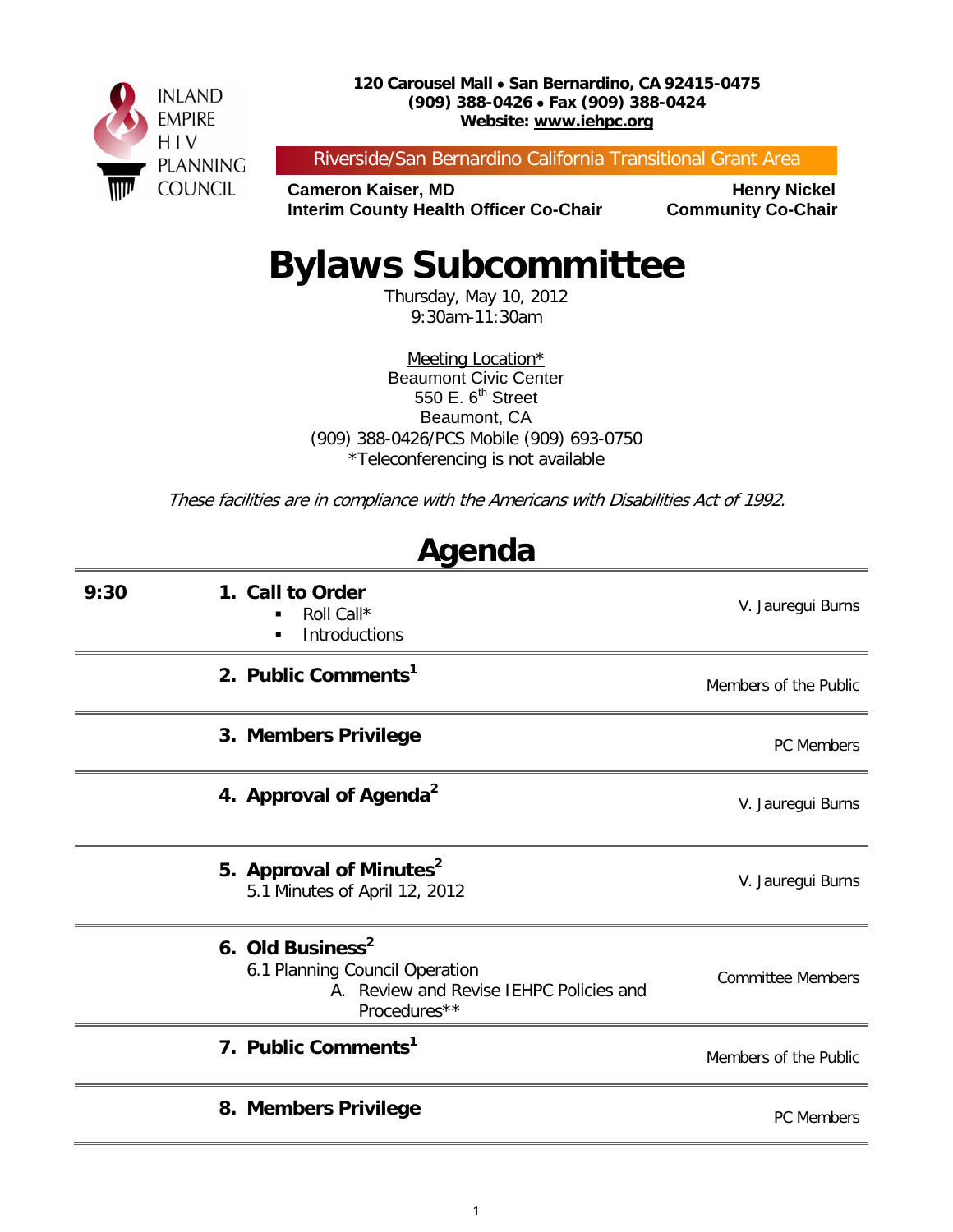#### **9. Review of Action Item PC Staff**

| 10. | <b>Agenda Setting for Next Meeting</b> | PC Members/ V. Jauregui |
|-----|----------------------------------------|-------------------------|
|     | Thursday, June 7, 2012                 | Burns                   |

#### **11. Roll Call \*** PC Staff

### **11:30 12. Adjournment** V. Jauregui Burns

 $1$  Public Comments: Any member of the public may address this meeting on items of interest that relate to the Ryan White CARE Act by completing a speaker slip to indicate their interest in addressing the Planning Council. A three-minute limitation will normally apply to each member of the public who wishes to comment, unless waived by the Chair.

<sup>2</sup> The agenda item may consist of a discussion and a vote. Public comments can be made prior to each Planning Council vote.

\* Members must be present at both roll calls to receive credit for meeting attendance.

\*\* Copies can be obtained at the I.E.H.P.C. office and will be available at the meeting.

Requests for special accommodations (e.g., language translation) must be received 72 hours prior to the date of the meeting. Contact PC Support at (909) 388-0426.

All meetings of the Planning Council and its committees are open to interested parties from the general public. Notices are posted in compliance with the California Brown Act. Information regarding Planning Council meetings, and/or minutes of meetings are public records and are available upon request from the Planning Council Support Staff by calling (909) 388-0426 or by visiting the website http://www.iehpc.org.

Servicios en Español: Notificación para servicios de intérprete deben de someterse setenta y dos horas de anticipo. Por favor llame (909) 388-0426.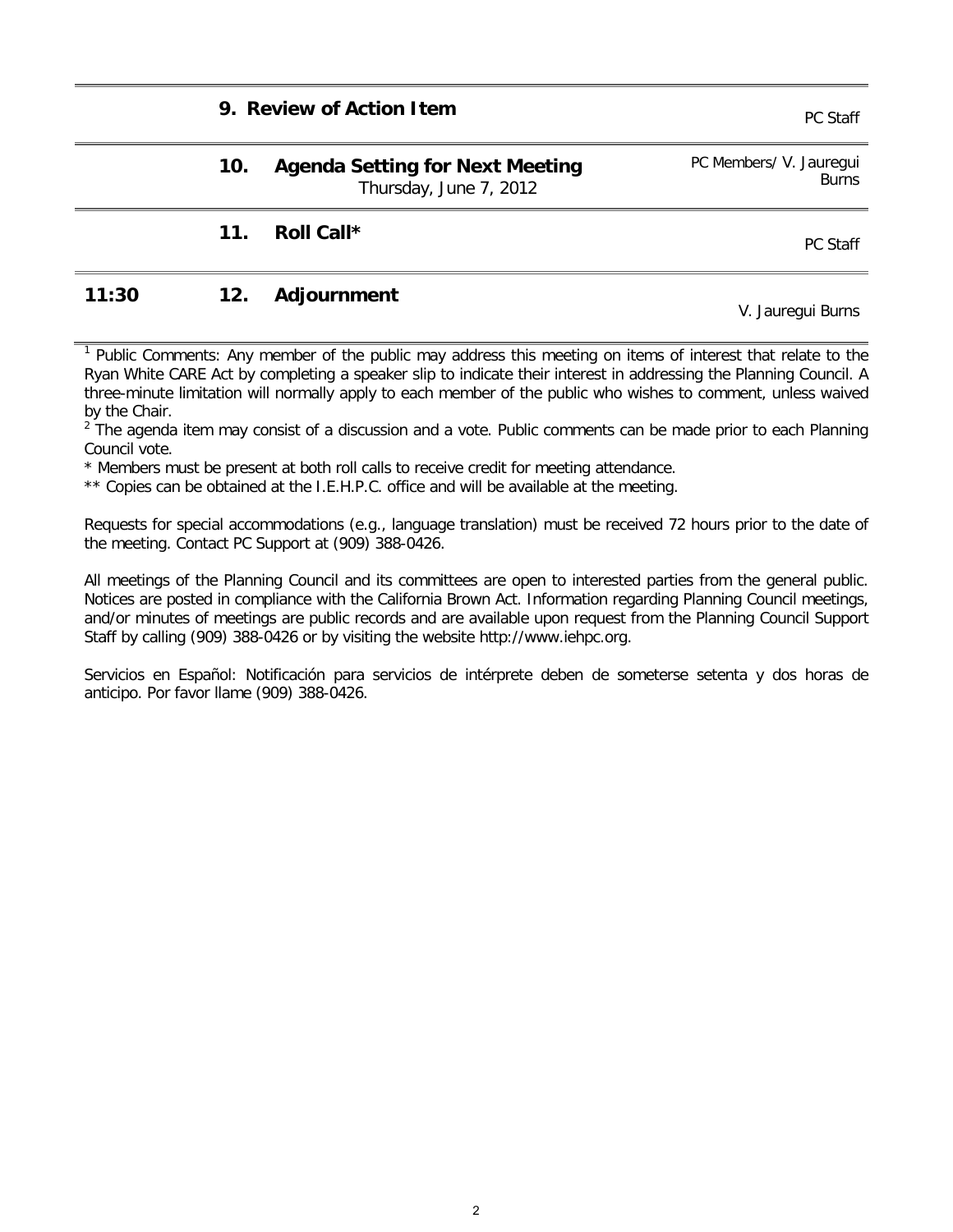

Riverside/San Bernardino California Transitional Grant Area

**Cameron Kaiser, MD<br>Interim County Health Officer Co-Chair Community Co-Chair Interim County Health Officer Co-Chair** 

# **Bylaws Subcommittee**

Thursday, April 12, 2012 9:30am-11:30am

Meeting Location\* Beaumont Civic Center 550 E.  $6<sup>th</sup>$  Street Beaumont, CA (909) 388-0426/PCS Mobile (909) 693-0750 \*Teleconferencing is not available

These facilities are in compliance with the Americans with Disabilities Act of 1992.

## **Minutes**

**Attendees:** T. Evans, L. Ford-Watson, V. Jauregui-Burns, A. Ziven **PCS:** A. Soria

| 9:30 | 1. Call to Order<br>Roll Call*<br>٠<br>Introductions<br>٠                                                                                                                               | V. Jauregui Burns        |
|------|-----------------------------------------------------------------------------------------------------------------------------------------------------------------------------------------|--------------------------|
|      | 2. Public Comments <sup>1</sup>                                                                                                                                                         | Members of the Public    |
|      | 3. Members Privilege                                                                                                                                                                    | <b>PC Members</b>        |
|      | 4. Approval of Agenda <sup>2</sup><br>Motion/second: A. Ziven/L. Ford-Watson<br>Motion carried.                                                                                         | V. Jauregui Burns        |
|      | 5. Approval of Minutes <sup>2</sup><br>5.1 Minutes of March 01, 2012<br>Motion/Second: A. Ziven/T. Evans<br>Motion carried.                                                             | V. Jauregui Burns        |
|      | 6. Old Business <sup>2</sup><br>6.1 Planning Council Operation<br>A. Review and Revise IEHPC Policies and<br>Procedures**<br>The Committee continues to revise the<br><b>P&amp;P's.</b> | <b>Committee Members</b> |